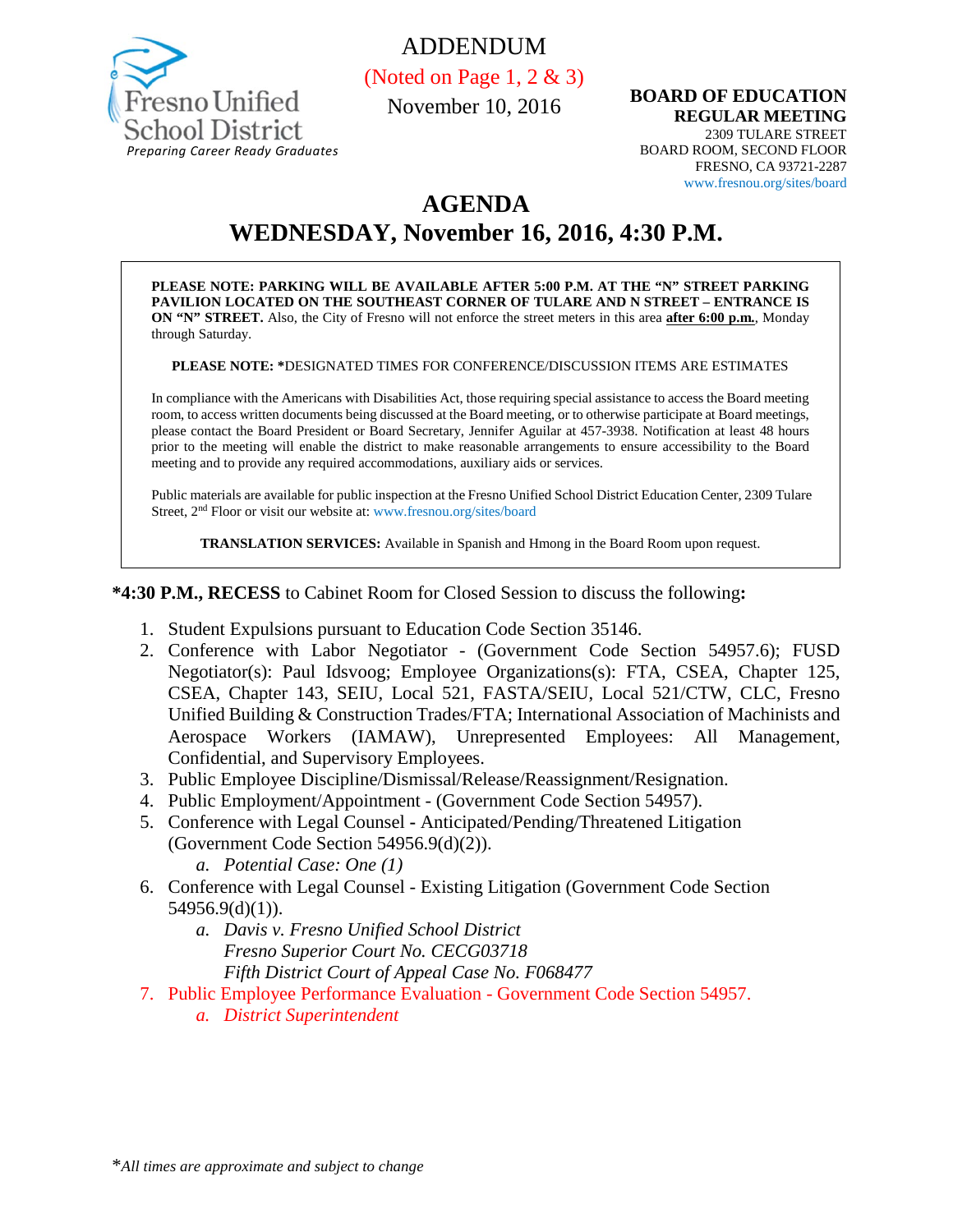## **5:30 P.M., RECONVENE** and report action taken during Closed Session, if any.

## **PLEDGE OF ALLEGIANCE**

Lisa Pierson, a parent that has had a positive impact at Easterby Elementary, will lead the flag salute.

## **APPROVE Minutes**

Included in the Board binders are the draft minutes for the October 26, 2016 Regular Board Meeting. The Superintendent recommends approval. Contact person: Michael E. Hanson, telephone 457-3884.

## **HEAR Reports from Student Board Representatives**

An opportunity is provided to hear comments/reports from Student Board Representatives from Cambridge High School. Contact person: Kim Mecum, telephone 457-3731.

## **HEAR Report from Superintendent**

ALL CONSENT AGENDA items are considered to be routine by the Board of Education and will be enacted by one motion. There will be no separate discussion of items unless a Board member or member of the community so requests, in which event, the item(s) will be considered following approval of the Consent Agenda.

## **A. CONSENT AGENDA**

## **A-1, APPROVE Personnel List**

Included in the Board binders is the Personnel List, Appendix A, as submitted. The Superintendent recommends approval. Contact person: Paul Idsvoog, telephone 457-3548.

## **A-2, ADOPT Findings of Fact and Recommendations of District Administrative Board**

The Board of Education received and considered the Findings of Fact and Recommendations of District Administrative Panels resulting from hearings on expulsion and readmittance cases conducted during the period since the November 9, 2016, Regular Board Meeting. The Superintendent recommends adoption. Contact person: Kim Mecum, telephone 457-3731.

## **A-3, ADOPT Resolution Ordering the Date of the Annual Organizational Meeting of the Governing Board**

Included in the board binders is a Resolution Ordering the Date of the Annual Organizational Meeting of the Governing Board as December 14, 2016. Pursuant to section  $35143$  and  $72000(c)(2)(A)$  of the Education Code of the State of California, the governing board of each district shall select an annual organizational meeting date. The date must fall within a 15-day period commencing on the day a new member's term begins or would begin, i.e. the same 15-day period applies to election and non-election years. Pursuant to California Education Code section 5017(a), new member terms begin on the first Friday of December. Therefore, the 2016 annual organizational meeting date must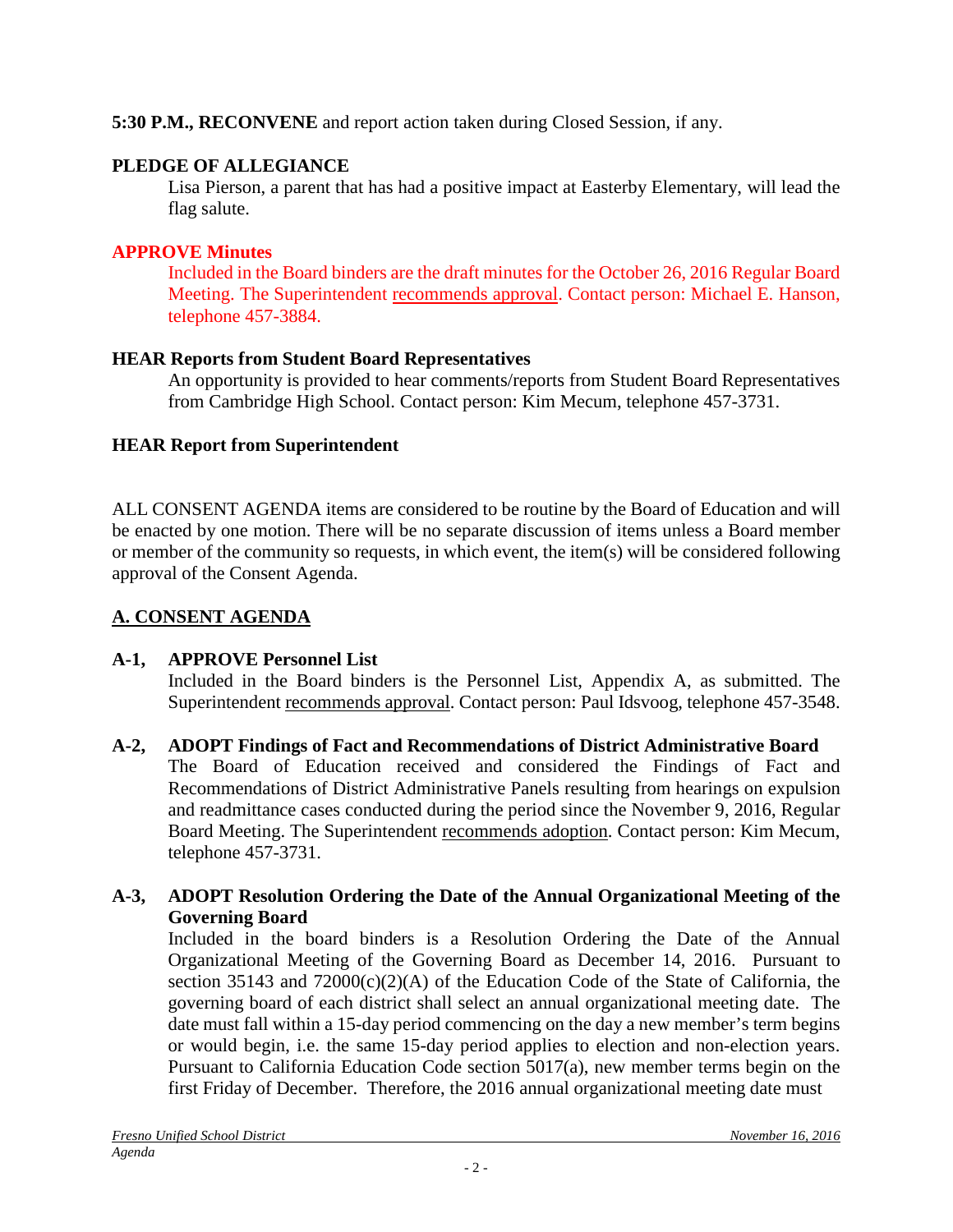#### **A. CONSENT AGENDA** - *continued*

fall between December 2, 2016 and by no later than December 16, 2016. The Superintendent recommends adoption. Fiscal impact: There is no fiscal impact to the district. Contact person: Michael E. Hanson, telephone 457-3884.

#### **A-4, APPROVE Renewal Agreement with Avante Health for Behavioral Health Benefit Administration Services**

Included in the Board Binders is a renewal agreement with Avante Health to provide behavioral health administration services for eligible active employees and retirees. The renewal period is a four (4) year term commencing January 1, 2017 through December 31, 2020. The Superintendent recommends approval. Fiscal impact: Sufficient funds are available in the district's Health Internal Service Fund. Contact person: Ruth F. Quinto, telephone 457-6226.

#### **A-4a, APPROVE Gallery Space Lease for District Art Collaborative Project**

Included in the Board Binders is an agreement with Gallery One at the M Street Arts Complex for student art displays. As part of a district collaborative art project, the Visual and Performing Arts Department will lease Gallery One at the M Street Arts Complex for seven months in the 2016/17 school year. Plans for this space also include instruction in visual arts and curating from teachers and guest artists. Students at various grades from early learning through high school at seven schools in the district are participating in this collaborative art project. The Superintendent recommends approval. Fiscal impact: Sufficient funds in the amount of \$11,310 are available in the Visual and Performing Arts Department budget. Contact person: Kim Mecum, telephone 457-3731.

#### **A-5, RATIFY Purchase Orders from September 1, 2016 through September 30, 2016**

Included in the Board binders is information on purchase orders issued from September 1, 2016, through September 30, 2016. Purchase orders for \$10,000 or more are presented first, followed by purchase orders for less than \$10,000. A list of purchase orders issued for Associated Student Body (ASB) accounts is also provided. The Superintendent recommends ratification. Fiscal impact: Funding is noted on the attached pages. Contact person: Karin Temple, telephone 457-3134.

#### **END OF CONSENT AGENDA (ROLL CALL VOTE)**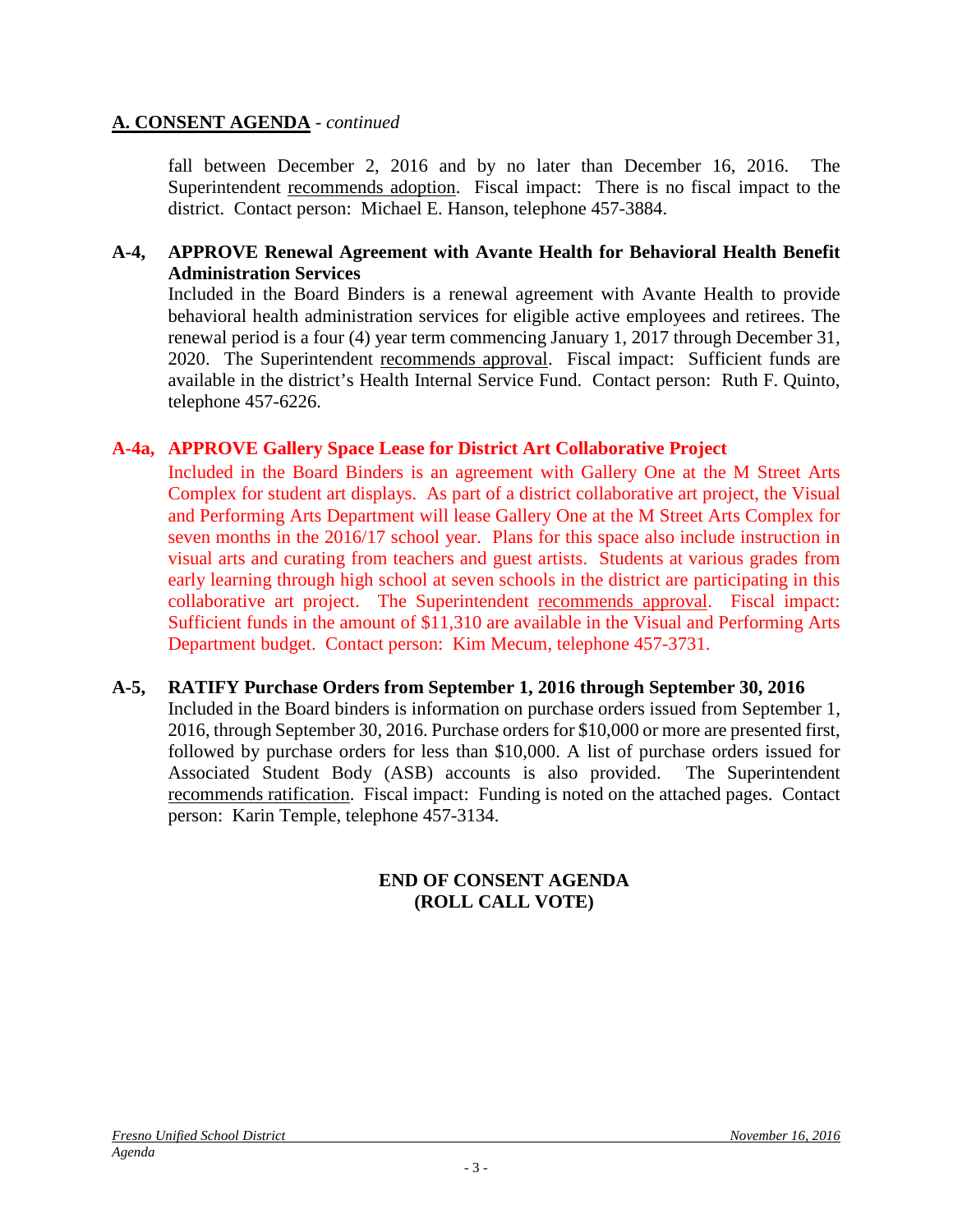## **UNSCHEDULED ORAL COMMUNICATIONS**

Individuals who wish to address the Board on topics within the Board's subject matter jurisdiction, but **not** listed on this agenda may do so at this time. While all-time limitations are at the discretion of the Board President, generally members of the public will be limited to a maximum of three (3) minutes per speaker for a total of thirty (30) minutes of public comment as designated on this agenda. Any individual who has not had an opportunity to address the Board during this initial thirty (30) minute period may do so at the end of the meeting after the Board has addressed all remaining items on this agenda. Individuals with questions on school district issues may submit them in writing. The Board will automatically refer to the Superintendent any formal requests that are brought before them at this time. The appropriate staff member will furnish answers to questions. Please note, that if you wish to address the Board on an agenda item, you should do so when that specific item is called.

## **B. CONFERENCE/DISCUSSION AGENDA**

#### **6:00 P.M.**

**B-6, PRESENT and DISCUSS Updates to the 2016/17 Local Control and Accountability Plan**

The Fresno Unified School District Board of Education approved the 2016/17 Local Control and Accountability Plan (LCAP) on June 1, 2016. This plan, as required, outlined the goals, outcomes, actions and expenditures from Local Control Funding Formula funds for the 2016/17 school year. During this time, staff will present an update on initiatives outlined in the Local Control and Accountability Plan for the current school year. Fiscal impact: All actions outlined in the Local Control and Accountability Plan are funded by state Local Control Funding Formula funds. Contact person: Ruth F. Quinto, telephone 457-6226.

## **6:20 P.M.**

**B-7, PRESENT and DISCUSS College Readiness Block Grant from the California Department of Education**

The College Readiness Block Grant (CRBG) provides California's high school unduplicated pupils additional supports to increase the number who enroll at institutions of higher education and complete an undergraduate degree within four years. Funds shall be used for activities that directly support pupil access and successful matriculation to institutions of higher education. Fresno Unified received a preliminary 2016/17 CRBG allocation of \$2,347,604 from the California Department of Education. Fiscal impact: Preliminary \$2,347,604 State allocation. Contact person: Ruth F. Quinto, telephone 457- 6226.